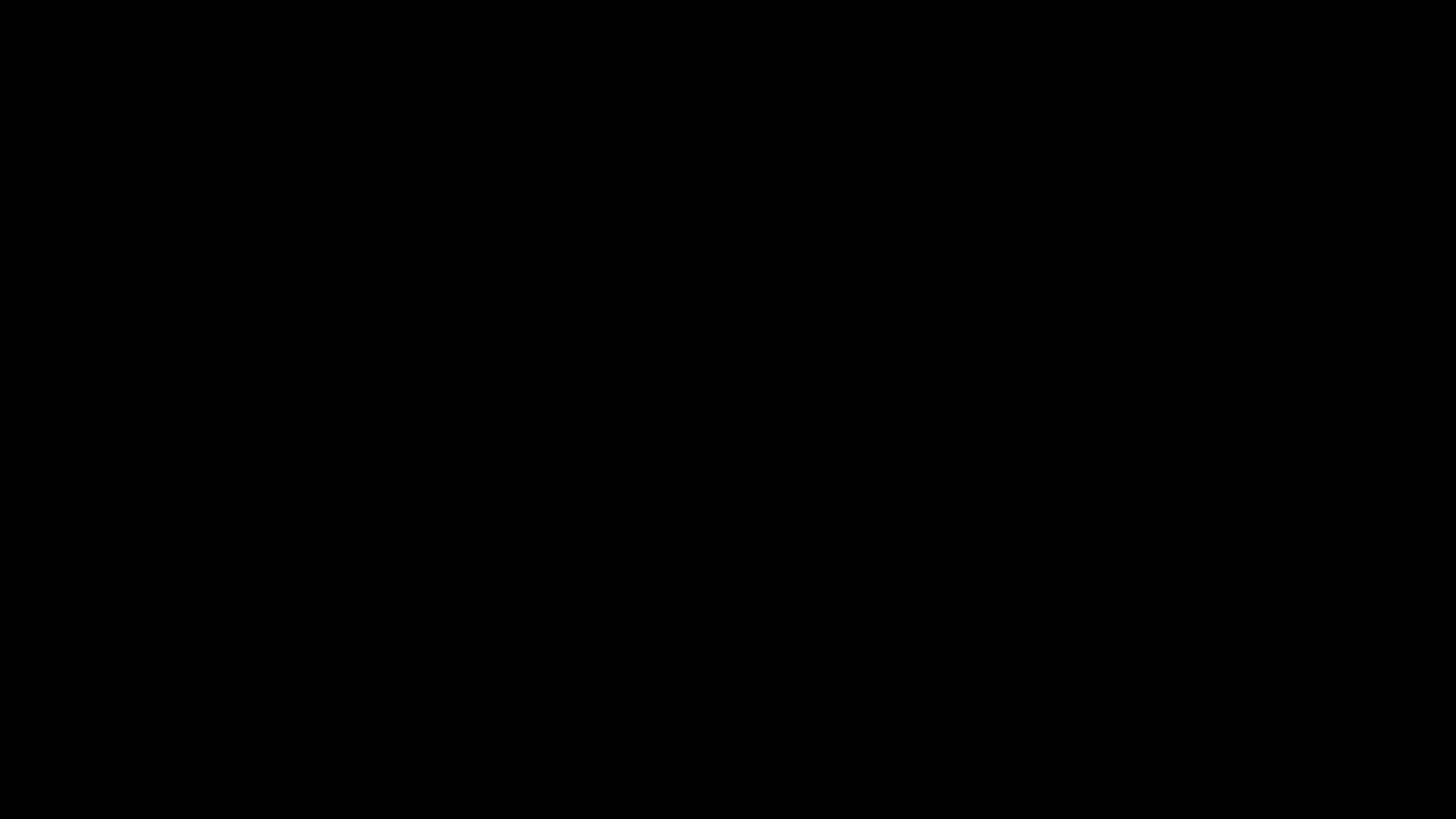## The Kingdom of Heaven/The Kingdom of God

*<sup>23</sup> Then Jesus said to His disciples, "Assuredly, I say to you that it is hard for a rich man to enter the kingdom of heaven. <sup>24</sup> And again I say to you, it is easier for a camel to go through the eye of a needle than for a rich man to enter the kingdom of God."*

Matthew 19:23-24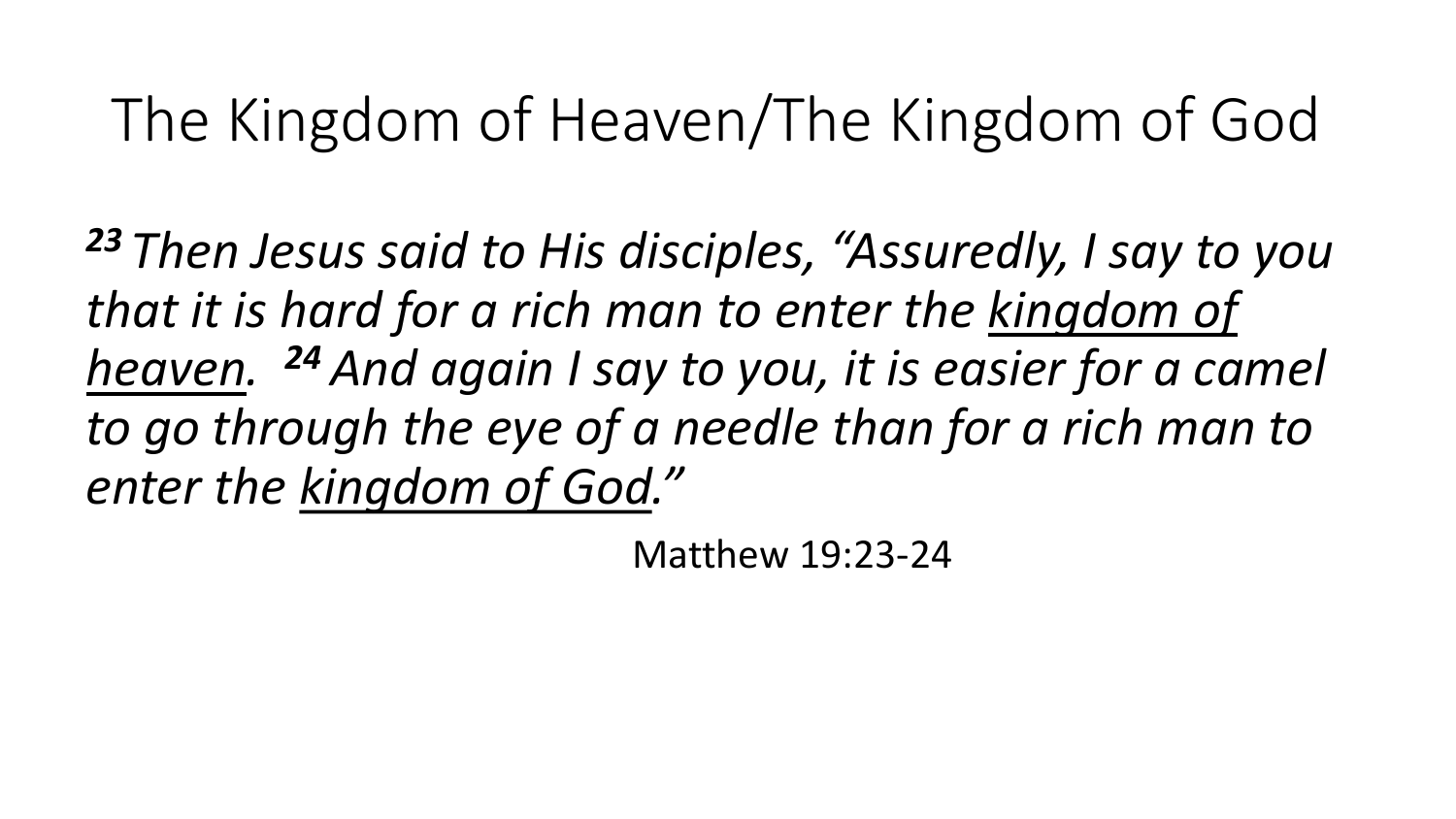

## *"Let us make man in our image" "Let them have dominion"*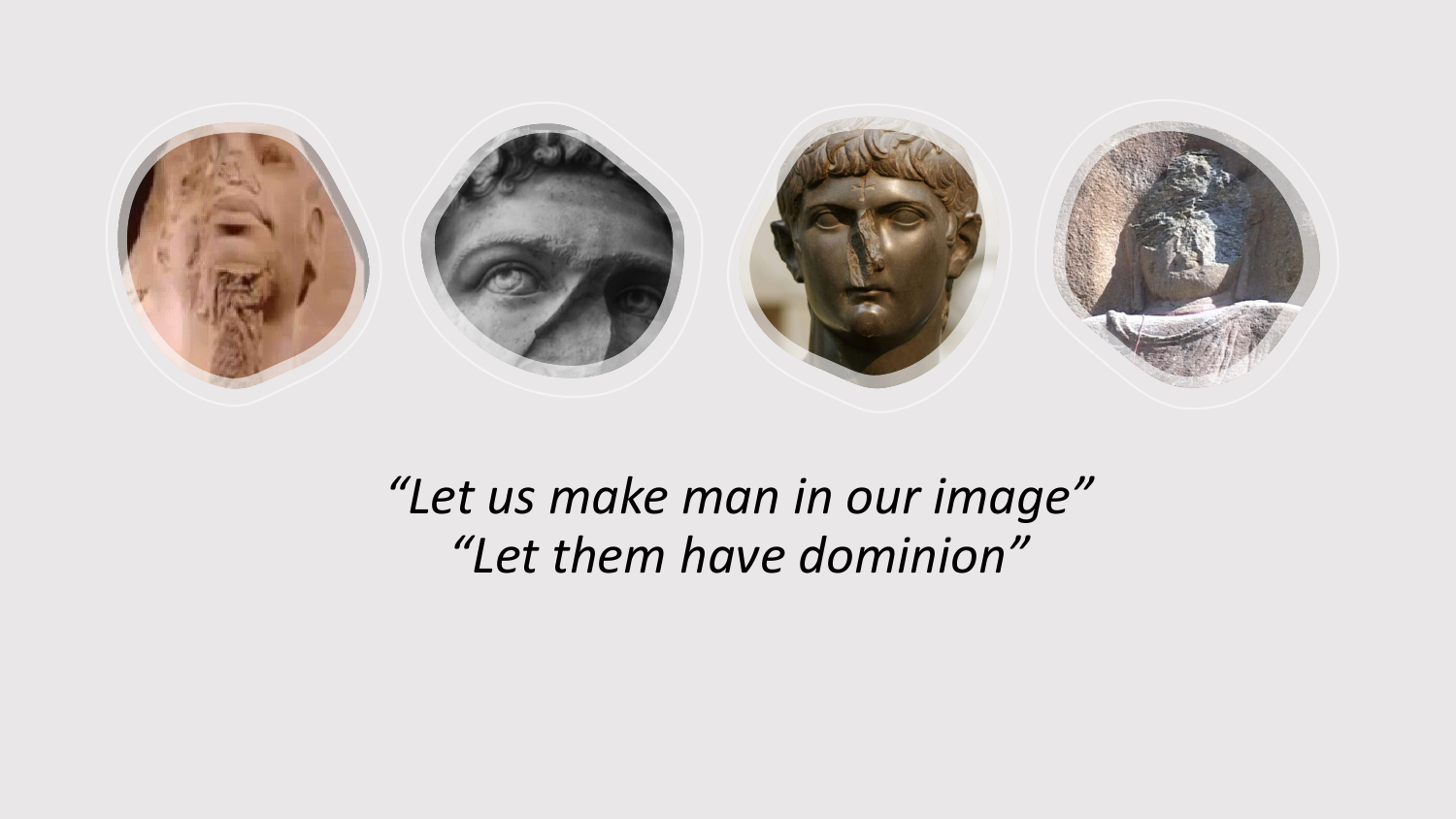*<sup>25</sup> But Jesus knew their thoughts, and said to them: "Every kingdom divided against itself is brought to desolation, and every city or house divided against itself will not stand. <sup>26</sup> If Satan casts out Satan, he is divided against himself. How then will his kingdom stand? <sup>27</sup> And if I cast out demons by Beelzebub, by whom do your sons cast them out? Therefore they shall be your judges.<sup>28</sup> But if I cast out demons by the Spirit of God, surely the kingdom of God has come upon you.*

Matthew 12:25-28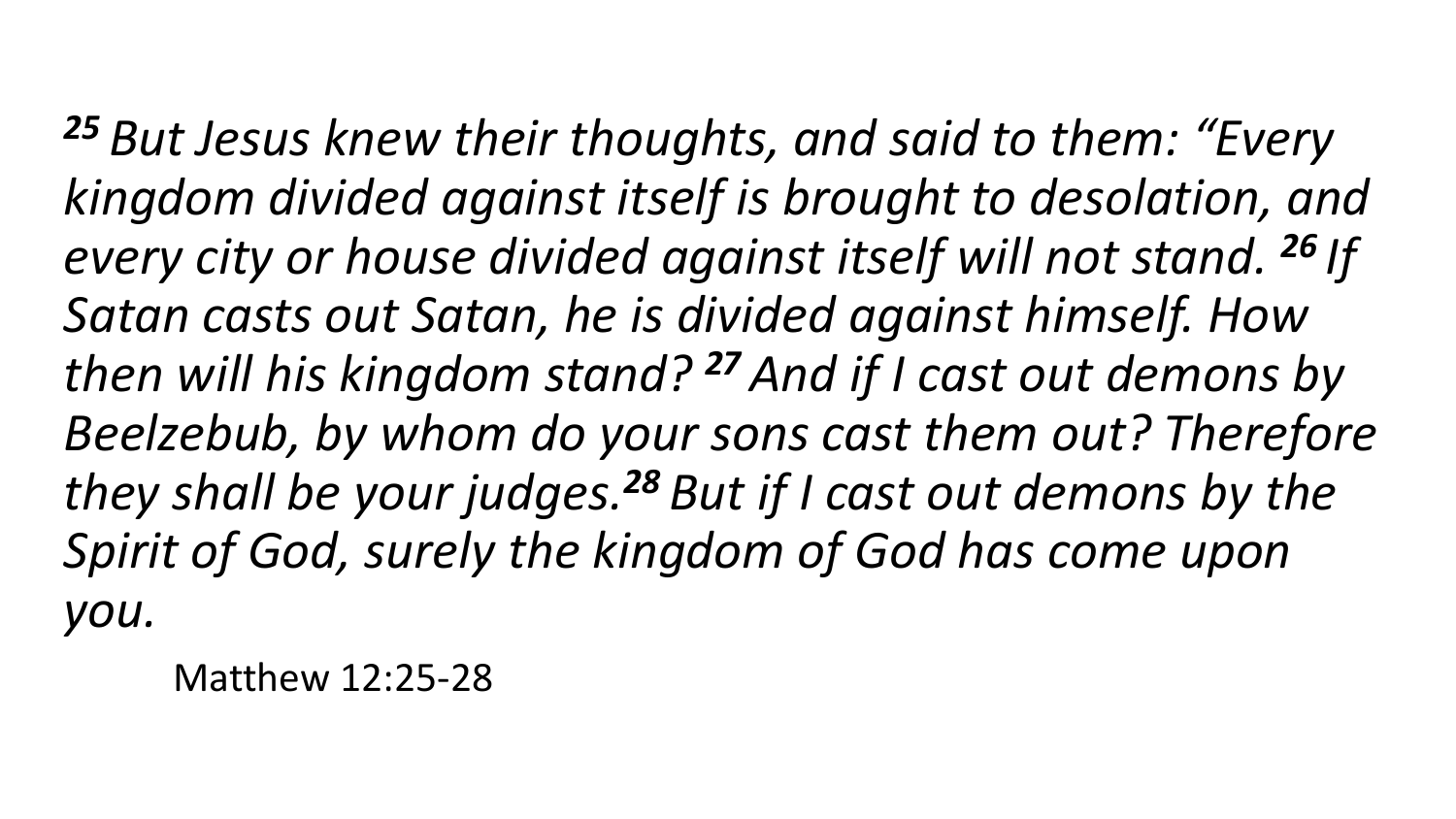*He has delivered us from the power of darkness and conveyed us into the kingdom of the Son of His love* (Col. 1:13)

*And He is the head of the body, the church, who is the beginning, the firstborn from the dead, that in all things He may have the preeminence* (Col. 1:18)

*And in the days of these kings the God of heaven will set up a kingdom which shall never be destroyed; and the kingdom shall not be left to other people; it shall break in pieces and consume all these kingdoms, and it shall stand forever.* (Daniel 2:44)

*Then to Him was given dominion and glory and a kingdom, That all peoples, nations, and languages should serve Him. His dominion is an everlasting dominion which shall not pass away, and His kingdom the one which shall not be destroyed.* (Daniel 7:14)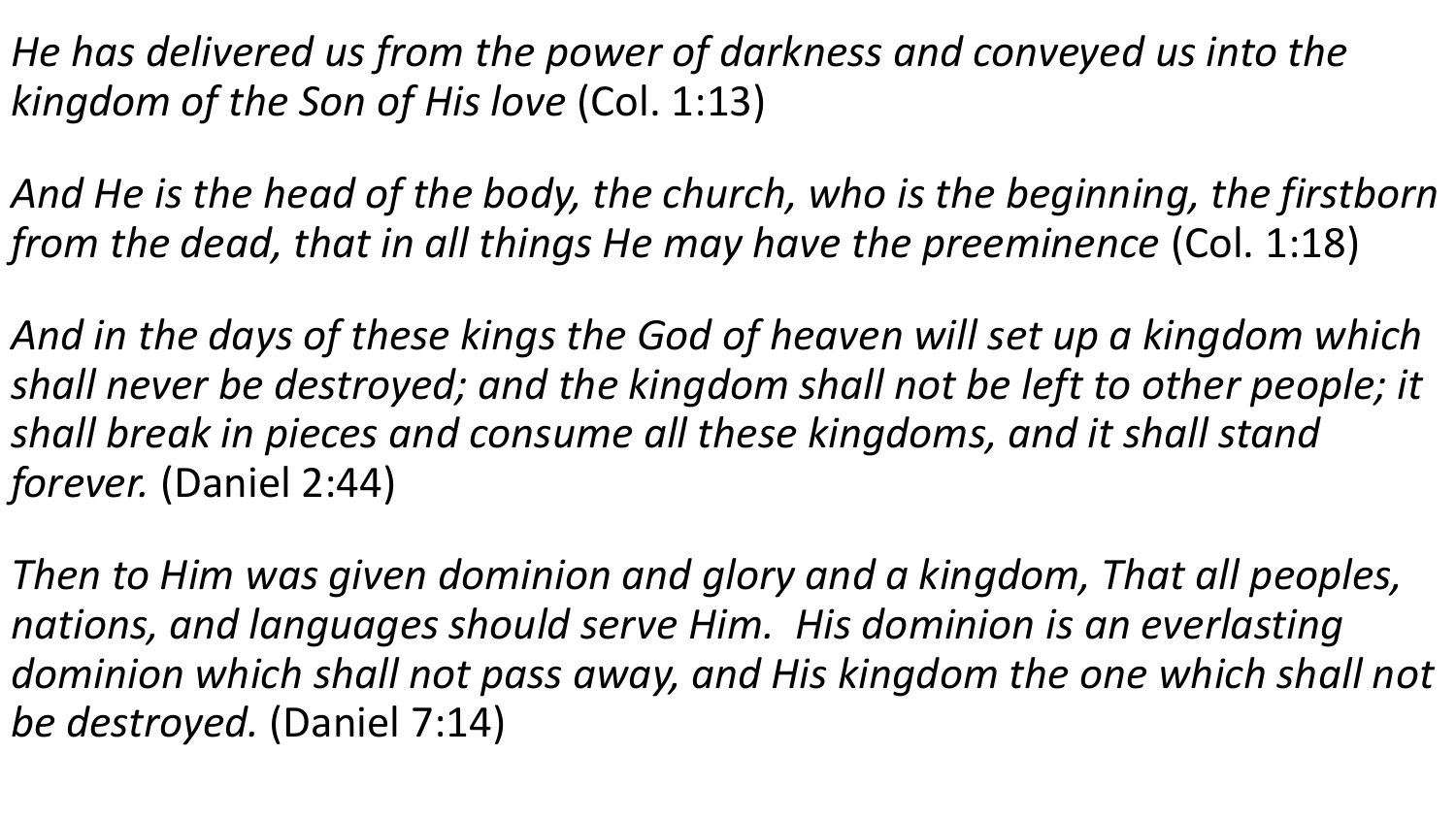## The Kingdom of Heaven is like…

A treasure hidden in a field which a man found

- ✓ Discovered it by accident
- ✓ He sold all that he had to obtain it
- ✓ He joyfully made the transaction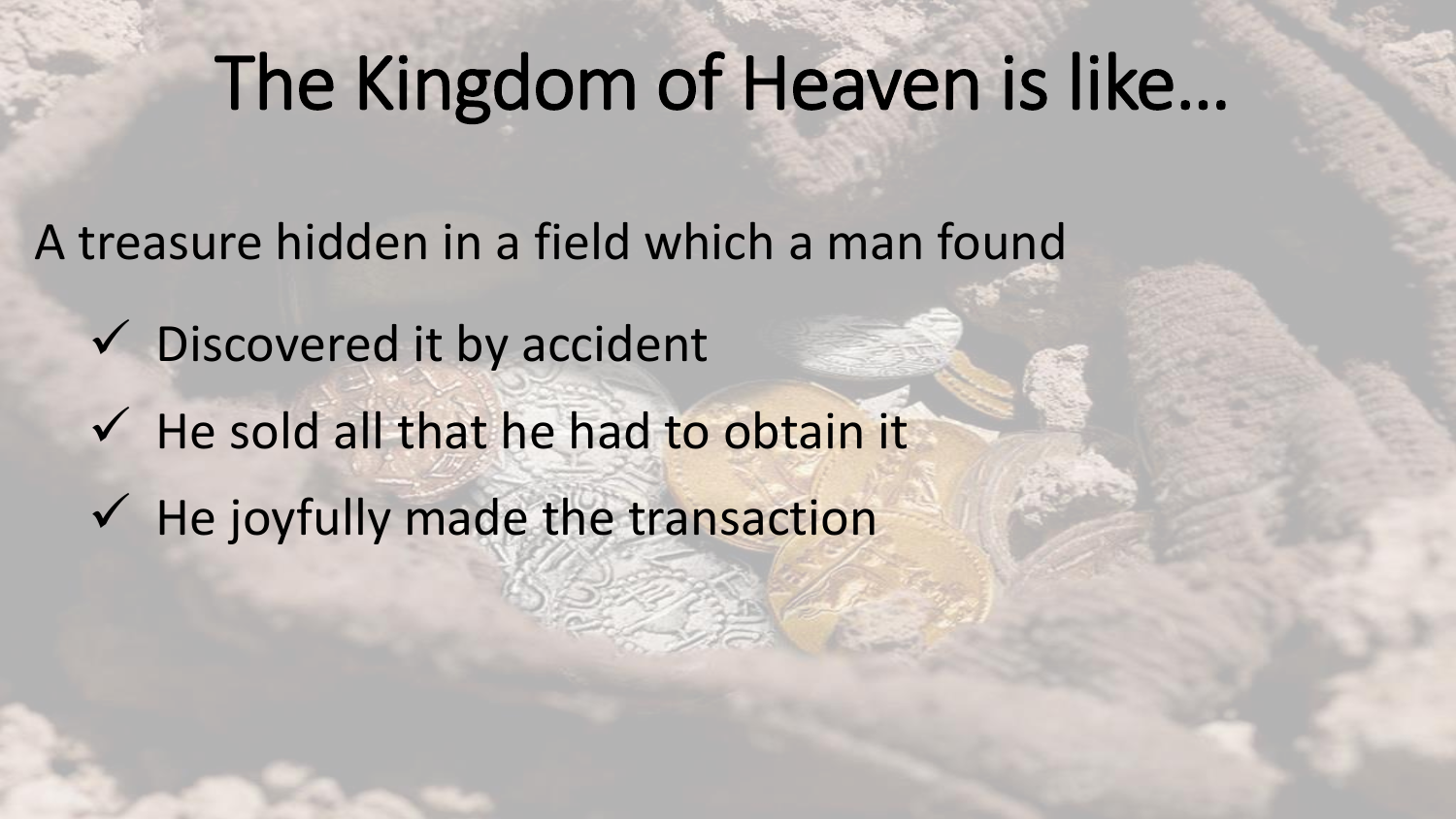## The Kingdom of Heaven is like…

A merchant in search of fine pearls

- ✓ Discovered it by purposeful deliberation
- ✓ He sold all that he had to obtain it
- $\checkmark$  He started out looking for a plurality